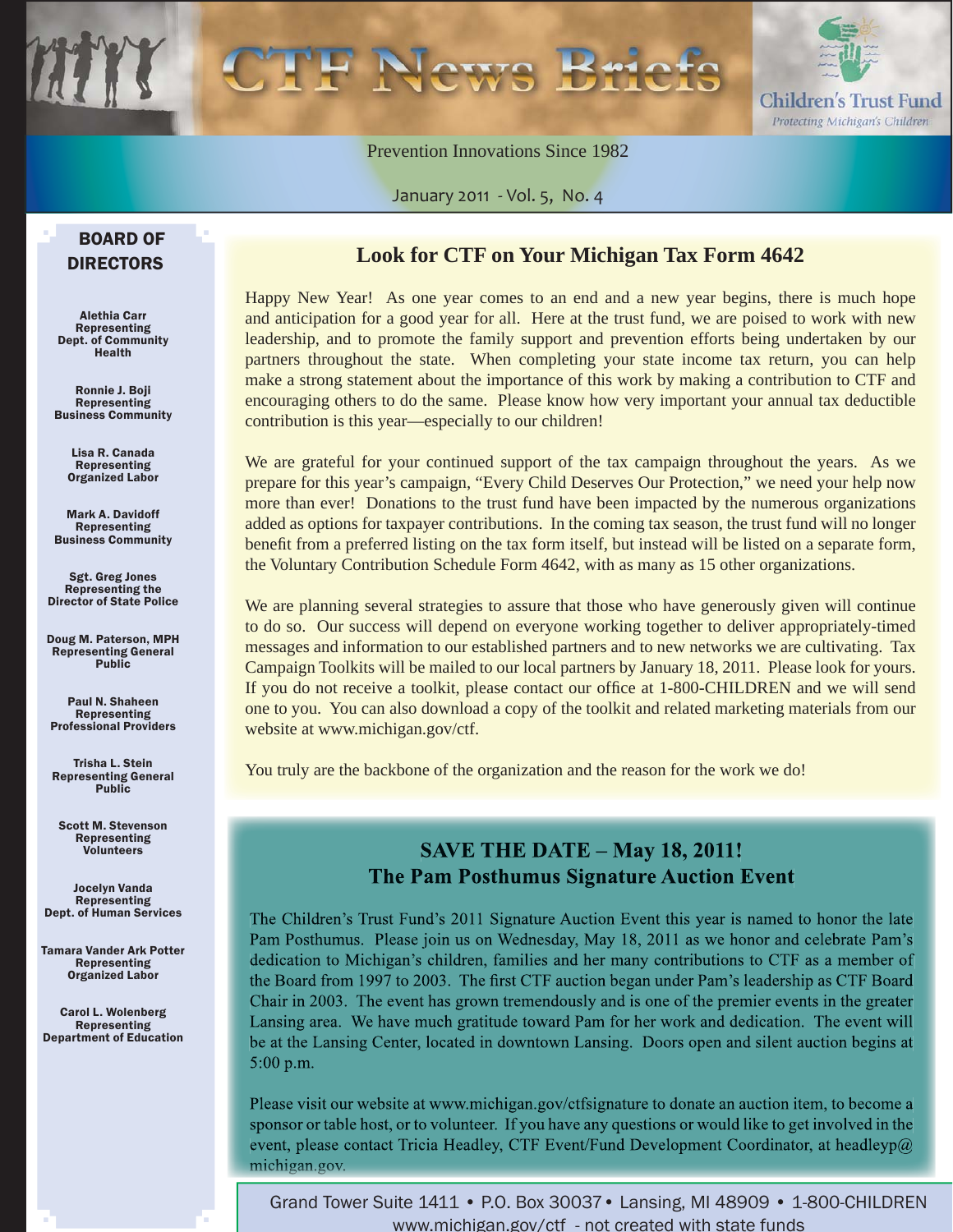# *Direct Services Grant of the Month*

# **Genesee County ISD**



#### A CTF Success Story from Genesee County ISD Direct Service Grant

I guess my life was based on my mental way of thinking. I had really no sense of future goals or decisions for myself. Starting this program was hard for me because I was going through so many different changes. I really wanted my own kids, but then having to deal with the courts for custody of my own flesh and blood, the passing away of my kids' mother, and my issues with drugs was almost too much. I had so many burdens and obstacles that many times I wanted to give up. It was the love I had for my boys and wanting to raise them that kept me going. So I went through the stages. I couldn't do it in one day, a week, or a month; so instead of fighting the system I gave it a chance.

My first task was the baby class (the Nurturing Parenting Program through G.I.S.D.). That was the best thing they could have done for me, it was my start. The class gave me the sense of love I needed to put my kids in order, and helped me to focus on my boys. The baby class also helped me to understand working on my drug issues and the loss of their mother would help to reach my goal of reunification of me and my boys.

With the Nurturing Program I faced all the trials, and am making steady progress. Because of this, a whole lot of things in my life are better, and I'm loving every bit of it. - A Program Participant



Focus of the Genesee ISD County Direct Service Program:

- Nurturing as a Philosophy
- Age Appropriate Expectations
- **Communication**
- Empathy
- Self-Worth
- Many more areas of parenting

For more information contact:

Genessee County ISD Gloria Bourden or Agnes Bedell 2413 West Maple Avenue Flint, MI 48507 Phone: (810) 591-5188.

Web: www.geneseeisd.org/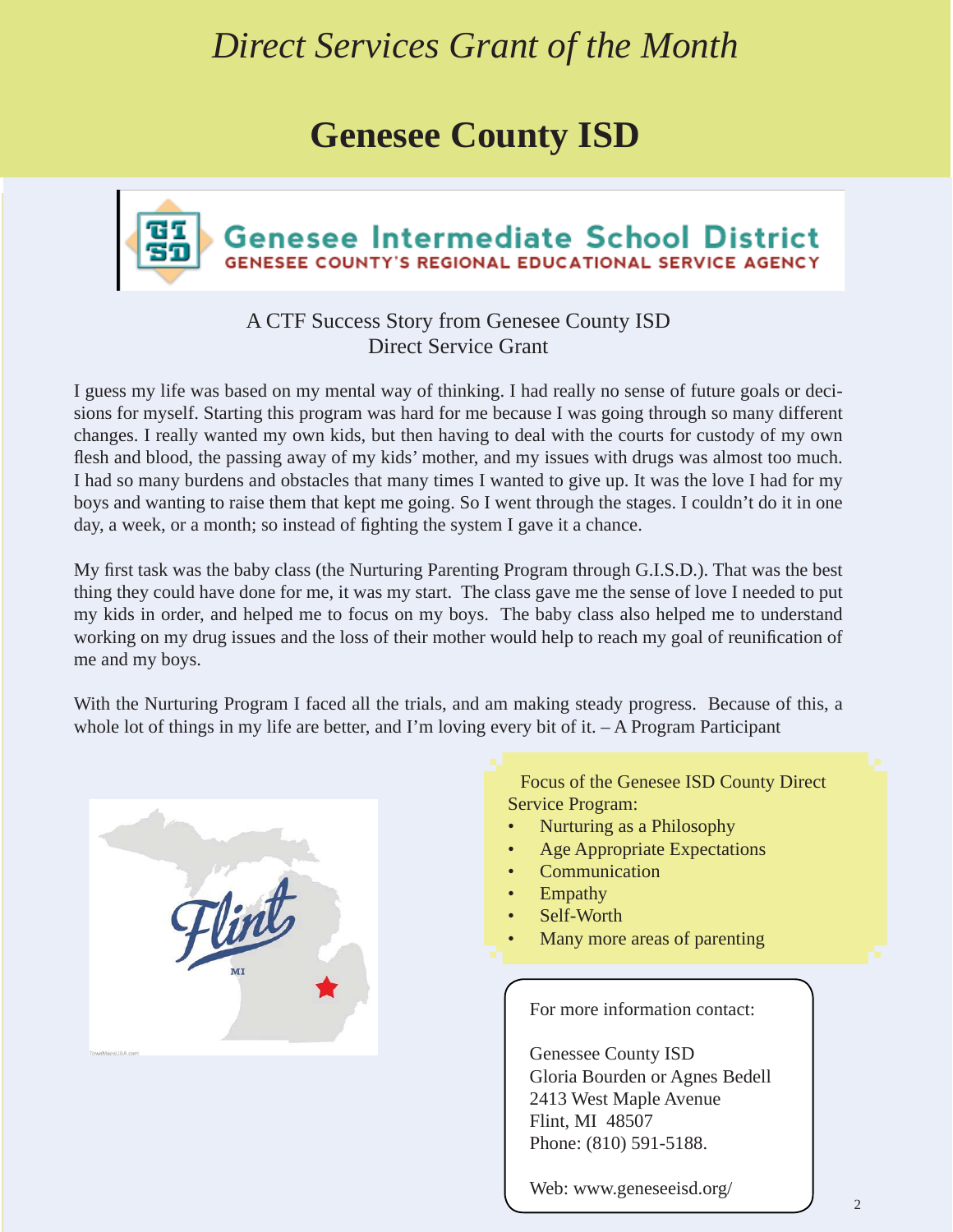### **News**

#### **CAPTA Reauthorization Act of 2010**



President Barack Obama signed the CAPTA Reauthorization Act of 2010 into law on December 20, 2010. The President's statement on the signing is available at http:// m.whitehouse.gov/blog/2010/12/20/president-obama-signs-critical-legislation-preventchild-abuse-and-domestic-violence.

S.3817 reauthorizes the following programs through fiscal year 2015 at current funding levels:

- Grants to States for Child Abuse or Neglect Prevention and Treatment Programs (CAPTA State grants)
- Grants to States for Programs Relating to Investigation and Prosecution of Child Abuse and Neglect Cases (CJA)
- Community-Based Grants for the Prevention of Child Abuse or Neglect (CBCAP)
- Adoption Opportunities
- Abandoned Infants Assistance Act

The legislation adds new data reporting as part of the National Child Abuse and Neglect Data System (NCANDS), including:

- The number of families that received preventative services, including the use of differential response, from the State during the year (section 106(d)(4)).
- The number of child protective service (CPS) personnel responsible for the intake, screening, assessment and investigation of child abuse or neglect reports and the average caseload for these workers (section 106(d)(7)).
- The number of children referred to a CPS system, and the number determined to be eligible for referral and the number of children referred to agencies providing early intervention services under part C of the Individuals with Disabilities Education Act (IDEA) (sections 106(d)(15) and (16)).

#### **CyberTipline Receives 1 Millionth Tip**

### The CyberTipline

The CyberTipline, operated by the National Center for Missing and Exploited Children, received its 1 millionth tip since its creation in 1998. The National Center for Missing and Exploited Children states, "Reports to the CyberTipline are received from the general public and U.S. based Electronic Service Providers (ESPs). Each report may involve several dozen or even hundreds of images. Reports are submitted electronically via www. cybertipline.com or by calling NCMEC's 24-hour call center at 800-THE-LOST."

A press release on this milestone is available at www. [missingkids.com/missingkids/servlet/NewsEventServ](http://www.missingkids.com/missingkids/servlet/NewsEventServlet?LanguageCountry=en_US&PageId=4429) let?LanguageCountry=en\_US&PageId=4429.

### **Peer Sharing Pilot T/TA Webinar Title: Peer Sharing Pilot T/TA Webinar Date: Thursday, January 27, 2011 Time: 1:00 PM - 2:30 PM**

The FRIENDS National Resource Center for CBCAP and CTF will host a Peer Sharing Training and Technical Assistance (T/TA) Webinar for local councils that are currently participating in the Peer Sharing Pilot (PSP). The Webinar will cover the roles of peer sharing teams, the process of conducting and using the self-assessment, and the on-site process.

Please note: Webinar registration information has been sent directly to PSP councils. If a council's team members are joining from one location, you will only need to register one computer. After registering, you will receive a confirmation email containing information about joining the Webinar. Please contact Sarah Davis or Emily Wachsberger for additional information. 3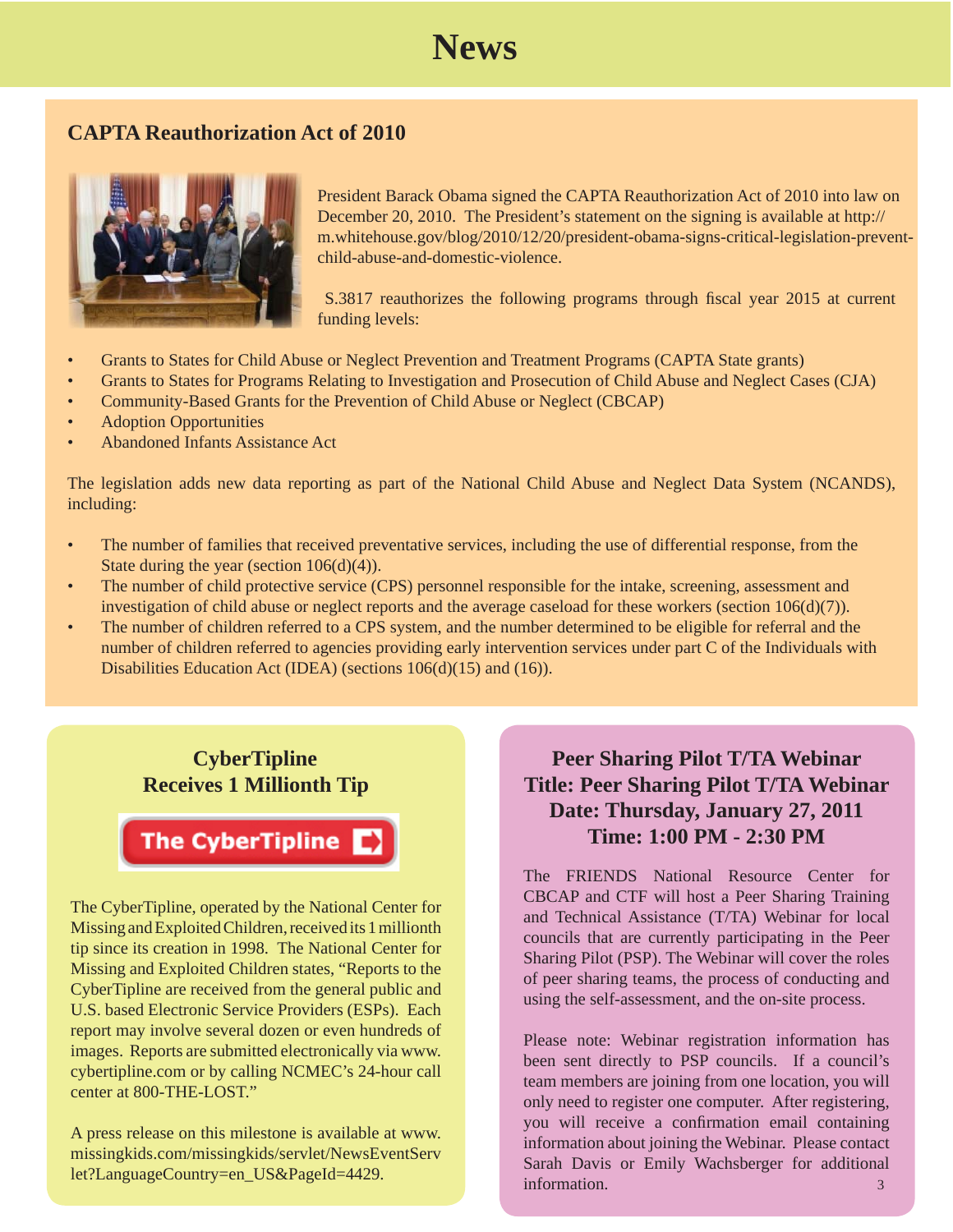# **Key Dates**



January 19: The Children's Trust Fund Advisory Committee will meet at 9:00 a.m. on January 19 in Room 402 of the State of Michigan Capitol building.

**January 20-21:** The Children's Trust Fund will host a Circle of Parents Statewide Training on January 20-21 at Weiss Advocacy Center, 726 Church Street, Flint, MI 48502. Contact Sylvia Brown Jones for more information.

**January 24:** The Local Council Tier III Project meeting will take place at 10:00 a.m. To participate, call 877-336-1828 and enter passcode 8088351.

**January 25:** The Child Abuse Prevention Month Sub-Work Group will meet at 1:00 p.m. To participate, call 877-336-1828 and enter passcode 8088351.

**January 27:** A Peer Sharing Pilot technical assistance Webinar will take place on January 27 at 1:00 p.m. Registration information has been provided to all Peer Sharing Pilot councils.



**February 3:** The Local Council Work Group will meet at 10:00 a.m. To participate, call 1-877-336-1828 and enter passcode 8088351.

**February 3:** The Direct Services Work Group will meet at 1:00 p.m. To participate, call 1-877-336-1828 and enter passcode 8088351.

**February 14:** The Citizen Review Panel will meet at 10:00 a.m. on February 14 at Prevention Network. Please contact Sarah Davis for more information.

**February 15:** The Children's Trust Fund Advisory Committee will meet at 8:00 a.m. on February 15 in Room 402 of the State of Michigan Capitol building.

**February 21:** The Children's Trust Fund office is closed for President's Day.

*Please submit dates for future events to Alan Stokes by February 4, 2011.*



#### **Children's Trust Fund Shirt Presented to Bill Myers**

Bill Myers was presented with a CTF polo shirt by Executive Director, Michael Foley. On December 29, 2010, Bill retired from his role as the Grand Tower Snack Shop Operator. Over the past decade Bill has catered food for many CTF meetings and also held annual fundraising programs in his snack shop to benefit CTF. Bill will be missed.

For more information on CTF shirts and Kid Store items, visit the web[site at http://apps.michigan.gov/michiganestore/public/categorydisplay.](https://apps.michigan.gov/michiganestore/public/categorydisplay.aspx?categoryId=8) aspx?categoryId=8. Items may be ordered online or you may call the office at 517-373-4320 for assistance.